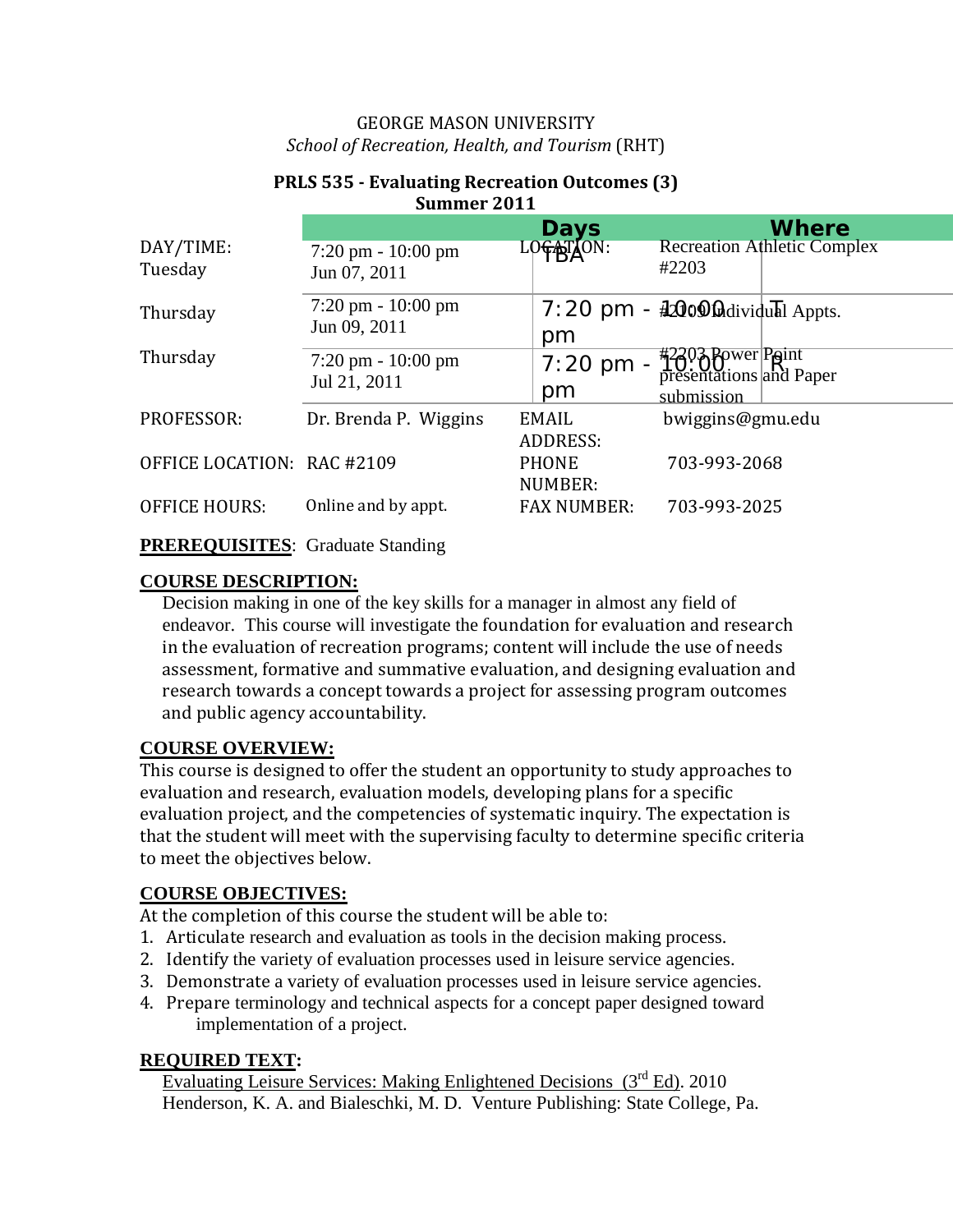## **EVALUATION :**

Completing answers weekly to chapter objectives (key points) will be help lead to the decision on a concept paper towards a project for EFHP 798 or thesis for EFHP 799. The concept will be presented on paper and by a 25-minute Power Point presentation. It is to your benefit to incorporate the comments given after two individual face-to-face sessions with the instructor of record regarding components identified. All written work must be typed and (when appropriate) follow guidelines of the *Publications Manual of the American Psychological Association (APA)*. A matrix of expectations for the Power Point will be distributed.<br>Text's key points answered correctly each week 60 points Text's key points answered correctly each week 60 points<br>
Power Point presentation of concept components 20 points Power Point presentation of concept components Concept paper (typed 3-5 pages with literature review from two sources) <u>20</u> points

100 total points

|      | <b>Grading Scale</b>                              |       |                                                                                                      |                                                                                                                                                                                                                                                                                                                                                                                                                                                                                                                                                                                                                                                                                                                                                                                                                                                                                                                                                                                                                                                                                                                                                   |                |  |             |                                                                                                                                                                                                                                                                                                                                                                                                                                                                                                                                                                                                                                                                   |
|------|---------------------------------------------------|-------|------------------------------------------------------------------------------------------------------|---------------------------------------------------------------------------------------------------------------------------------------------------------------------------------------------------------------------------------------------------------------------------------------------------------------------------------------------------------------------------------------------------------------------------------------------------------------------------------------------------------------------------------------------------------------------------------------------------------------------------------------------------------------------------------------------------------------------------------------------------------------------------------------------------------------------------------------------------------------------------------------------------------------------------------------------------------------------------------------------------------------------------------------------------------------------------------------------------------------------------------------------------|----------------|--|-------------|-------------------------------------------------------------------------------------------------------------------------------------------------------------------------------------------------------------------------------------------------------------------------------------------------------------------------------------------------------------------------------------------------------------------------------------------------------------------------------------------------------------------------------------------------------------------------------------------------------------------------------------------------------------------|
| A    | $= 94 - 100$                                      | $B+$  |                                                                                                      | $= 88 - 89$                                                                                                                                                                                                                                                                                                                                                                                                                                                                                                                                                                                                                                                                                                                                                                                                                                                                                                                                                                                                                                                                                                                                       | $\mathsf C$    |  | $= 70 - 79$ |                                                                                                                                                                                                                                                                                                                                                                                                                                                                                                                                                                                                                                                                   |
| $A-$ | $= 90 - 93$                                       | B     |                                                                                                      | $= 84 - 87$                                                                                                                                                                                                                                                                                                                                                                                                                                                                                                                                                                                                                                                                                                                                                                                                                                                                                                                                                                                                                                                                                                                                       | $\overline{F}$ |  | $= 0 - 69$  |                                                                                                                                                                                                                                                                                                                                                                                                                                                                                                                                                                                                                                                                   |
|      |                                                   | $B -$ |                                                                                                      | $= 80 - 83$                                                                                                                                                                                                                                                                                                                                                                                                                                                                                                                                                                                                                                                                                                                                                                                                                                                                                                                                                                                                                                                                                                                                       |                |  |             |                                                                                                                                                                                                                                                                                                                                                                                                                                                                                                                                                                                                                                                                   |
|      | <b>School of Recreation</b> , Health, and Tourism |       | $\bullet$<br>$\bullet$<br>$\bullet$<br>$\bullet$<br>$\bullet$<br>$\bullet$<br>$\bullet$<br>$\bullet$ | Students must adhere to the guidelines of the George Mason<br>University Honor Code [See<br>http://academicintegrity.gmu.edu/honorcode/].<br>Services (ODS) and inform their instructor, in writing, at the<br>beginning of the semester [See http://ods.gmu.edu/].<br>Students must follow the university policy for Responsible Use of<br>Computing [See http://universitypolicy.gmu.edu/1301gen.html].<br>to activate their account and check it regularly. All communication<br>from the university, college, school, and program will be sent to<br>students solely through their Mason email account.<br>Students must follow the university policy stating that all sound<br>emitting devices shall be turned off during class unless otherwise<br>authorized by the instructor.<br>Students are expected to exhibit professional behaviors and<br>dispositions at all times.<br>(CAPS) staff consists of professional counseling and clinical<br>of services (e.g., individual and group counseling, workshops and<br>outreach programs) to enhance students' personal experience and<br>academic performance [See http://caps.gmu.edu/]. |                |  |             | Students with disabilities who seek accommodations in a course must<br>be registered with the George Mason University Office of Disability<br>Students are responsible for the content of university communications<br>sent to their George Mason University email account and are required<br>The George Mason University Counseling and Psychological Services<br>psychologists, social workers, and counselors who offer a wide range<br>The George Mason University Writing Center staff provides a variety<br>of resources and services (e.g., tutoring, workshops, writing guides,<br>handbooks) intended to support students as they work to construct and |

• For additional information on the College of Education and Human Development, School of Recreation, Health, and Tourism, please visit our website [See [http://rht.gmu.edu\]](http://rht.gmu.edu/).

share knowledge through writing [See [http://writingcenter.gmu.edu/\]](http://writingcenter.gmu.edu/).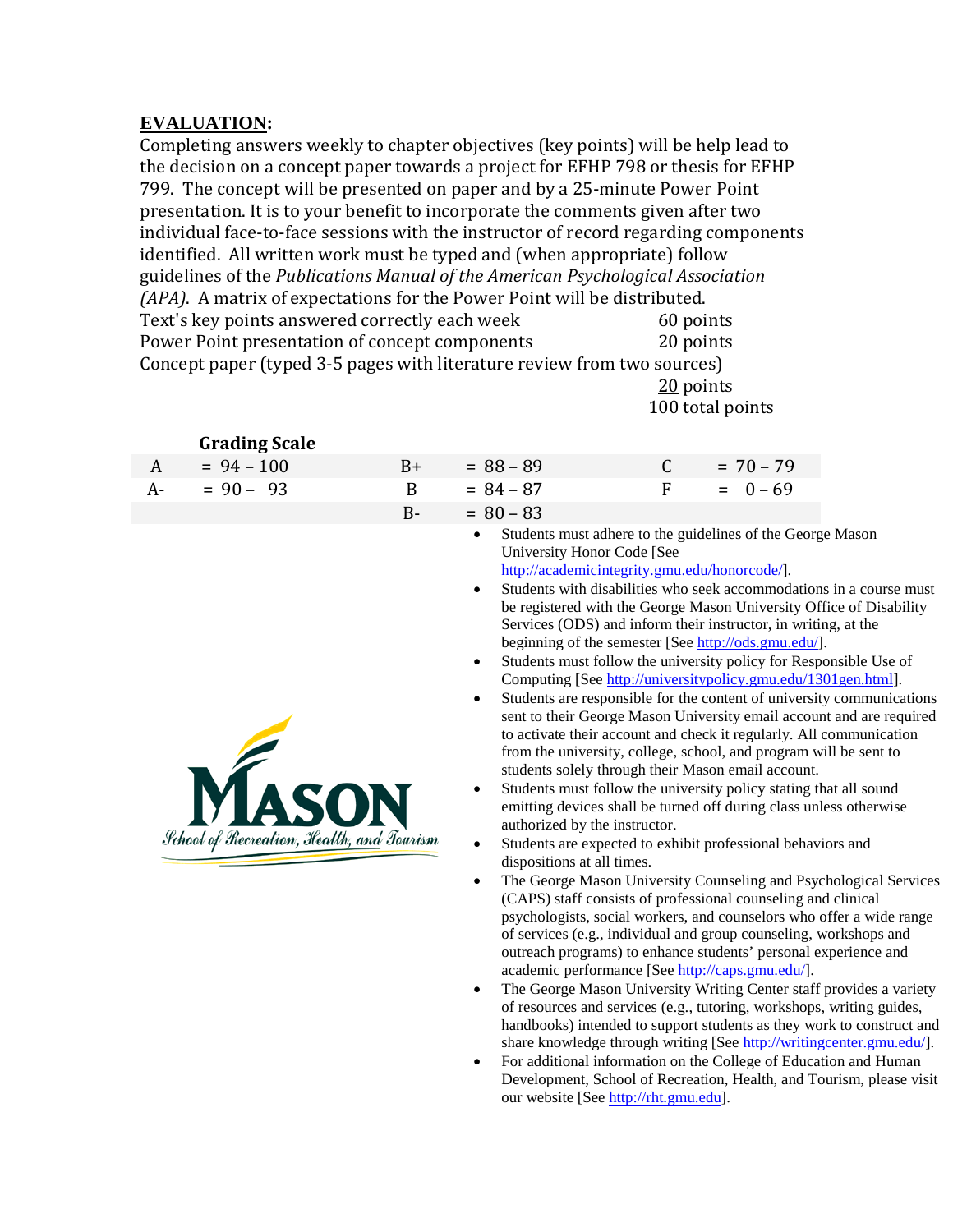**Course Calendar :**

|                        | Course Calendar                                                                   |  |  |  |  |  |
|------------------------|-----------------------------------------------------------------------------------|--|--|--|--|--|
| Unit 1:                | The Basic Question: What is Systematic Inquiry?                                   |  |  |  |  |  |
| <b>Week One</b>        |                                                                                   |  |  |  |  |  |
| <b>Read</b>            | Henderson & Bialeski, Section 1.1                                                 |  |  |  |  |  |
| Due by                 | 1. Select an area of an operation that you would like to evaluate.                |  |  |  |  |  |
| <b>Thursday</b>        | Turn in a typed draft Thursday answering the following questions:                 |  |  |  |  |  |
| June 9 for             | •Is there a program you'd like to evaluate?                                       |  |  |  |  |  |
| face-to-<br>face appt. | Why?                                                                              |  |  |  |  |  |
| with me                | • What is or might be the purpose of the project?                                 |  |  |  |  |  |
| in #2109               | •Answer question, benchmark, or create new knowledge?                             |  |  |  |  |  |
|                        | What?                                                                             |  |  |  |  |  |
|                        | •What will we look at?                                                            |  |  |  |  |  |
|                        | • What criteria will we use?                                                      |  |  |  |  |  |
|                        | Who?                                                                              |  |  |  |  |  |
|                        | •Who wants the information?                                                       |  |  |  |  |  |
|                        | • Who has the information?                                                        |  |  |  |  |  |
| Unit 1:                | <b>Evaluation and Research: Viva la Difference</b>                                |  |  |  |  |  |
|                        | The Trilogy of Evaluation and Research: Criteria, Evidence, and                   |  |  |  |  |  |
|                        | <b>Judgement</b>                                                                  |  |  |  |  |  |
| <b>Week Two</b>        |                                                                                   |  |  |  |  |  |
| <b>Read</b>            | Henderson & Bialeski, Sections 1.2 and 1.3                                        |  |  |  |  |  |
| Due by                 |                                                                                   |  |  |  |  |  |
| <b>Thursday</b>        | Type and submit via email one (1) appropriate answer to each bulleted goal        |  |  |  |  |  |
| $\omega$               | (using your own words) expressed in From Ideas to Reality on pages 16 and<br>21   |  |  |  |  |  |
| 11:30pm                |                                                                                   |  |  |  |  |  |
|                        | (Ex. Describe the importance of systematic formal evaluations:                    |  |  |  |  |  |
|                        | "Rather than continuously relying on personal judgment, informed decisions        |  |  |  |  |  |
|                        | need to be made by recreation agency staff based on criteria, evidence, and       |  |  |  |  |  |
|                        | judgment. Systematic formal evaluations provide that rigor through such           |  |  |  |  |  |
|                        | criteria as objectives, methods, and recommendations."                            |  |  |  |  |  |
| Unit 1:                | <b>You Don't Count if You Don't Count</b>                                         |  |  |  |  |  |
|                        | <b>Approaches to Evaluation: Models and More</b>                                  |  |  |  |  |  |
| <b>Week Three</b>      |                                                                                   |  |  |  |  |  |
| <b>Read</b>            | Henderson & Bialeski, Sections 1.4 and 1.5                                        |  |  |  |  |  |
| Due by                 | Type and submit via email one (1) appropriate answer to each bulleted key         |  |  |  |  |  |
| <b>Thursday</b>        | point (using your own words) expressed in <i>Ideas to Reality</i> on pages 32 and |  |  |  |  |  |
| @                      | 46                                                                                |  |  |  |  |  |
| 11:30pm                |                                                                                   |  |  |  |  |  |
| Unit 1:                | Those Who Fail, Fail to Plan: The Five P's of Evaluation                          |  |  |  |  |  |
|                        | <b>From Good to Great</b>                                                         |  |  |  |  |  |
| <b>Week Four</b>       |                                                                                   |  |  |  |  |  |
| <b>Read</b>            | Henderson & Bialeski, Section 1.6 and 1.7                                         |  |  |  |  |  |
| Due by                 | Type and submit via email one (1) appropriate answer to each bulleted             |  |  |  |  |  |
| <b>Thursday</b>        | key point (using your own words) expressed in From Ideas to Reality on            |  |  |  |  |  |
| @                      | pages 57 and 68                                                                   |  |  |  |  |  |
| 11:30pm                |                                                                                   |  |  |  |  |  |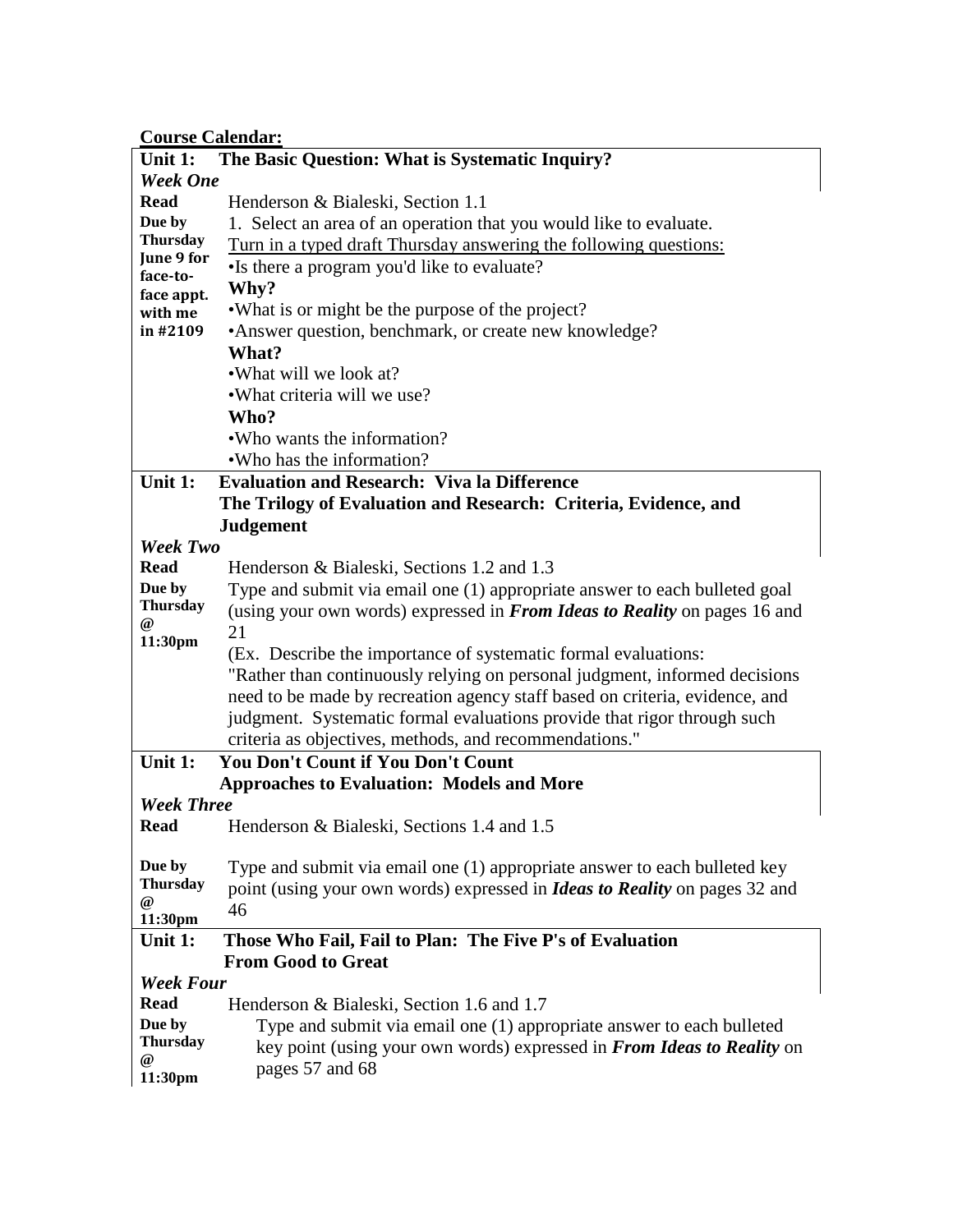| Unit 1:<br>Week                                                   | Like Sands Through an Hourglass: Timing of Evaluation<br>Designing Evaluation and Research Projects: Doing What You Gotta Do                                                                                                                                                                                                                                                                                                |
|-------------------------------------------------------------------|-----------------------------------------------------------------------------------------------------------------------------------------------------------------------------------------------------------------------------------------------------------------------------------------------------------------------------------------------------------------------------------------------------------------------------|
| Five<br><b>Read</b>                                               | Henderson & Bialeski, Section 1.8 and 1.9                                                                                                                                                                                                                                                                                                                                                                                   |
| Due by<br><b>Thursday</b><br>$\omega$<br>11:30pm                  | Type and submit via email one (1) appropriate answer to each bulleted key<br>point (using your own words) expressed in From Ideas to Reality on pages<br>77 and 85                                                                                                                                                                                                                                                          |
| <b>Face to</b><br>Face<br>appt.<br>with me<br>July 7, 8,<br>or 11 | Turn in personally a typed draft answering the following questions:<br>•The program you'd like to evaluate is?<br>When?<br>•Timing and timelines? Is a contract agreement in place at the site?<br>Where?<br>• Where will we collect our information? Is a contract agreement in place at<br>the site?<br><b>Optional How?</b><br>•How will we collect our information?<br>•Budget?<br>•Methodology to be determined later. |
| Unit 1:<br>Week                                                   | To Be or Not to Be: Competencies and the Art of Systematic Inquiry<br>Doing the Right Thing: Political, Legal, Ethical, and Moral Issues                                                                                                                                                                                                                                                                                    |
| <b>Six</b>                                                        |                                                                                                                                                                                                                                                                                                                                                                                                                             |
| <b>Read</b>                                                       | Henderson & Bialeski, Section 1.10 and 1.11                                                                                                                                                                                                                                                                                                                                                                                 |
| Due by<br><b>Thursday</b><br>$\omega$<br>11:30pm                  | Type and submit via email one (1) appropriate answer to each bulleted key<br>point (using your own words) expressed in From Ideas to Reality on pages<br>91 and 99                                                                                                                                                                                                                                                          |
| Unit 2:                                                           | <b>Introduction to Evidence</b>                                                                                                                                                                                                                                                                                                                                                                                             |
| Week                                                              | <b>Qualitative and Quantitative Data: Choices to Make</b>                                                                                                                                                                                                                                                                                                                                                                   |
| <b>Seven</b>                                                      |                                                                                                                                                                                                                                                                                                                                                                                                                             |
| <b>Read</b>                                                       | Henderson & Bialeski, Section 2.0 and 2.1                                                                                                                                                                                                                                                                                                                                                                                   |
| Due by<br><b>Thursday</b><br>@<br>11:30pm                         | Type and submit via email one (1) appropriate answer to each bulleted key<br>point (using your own words) expressed in From Ideas to Reality on pages<br>109 and 110                                                                                                                                                                                                                                                        |